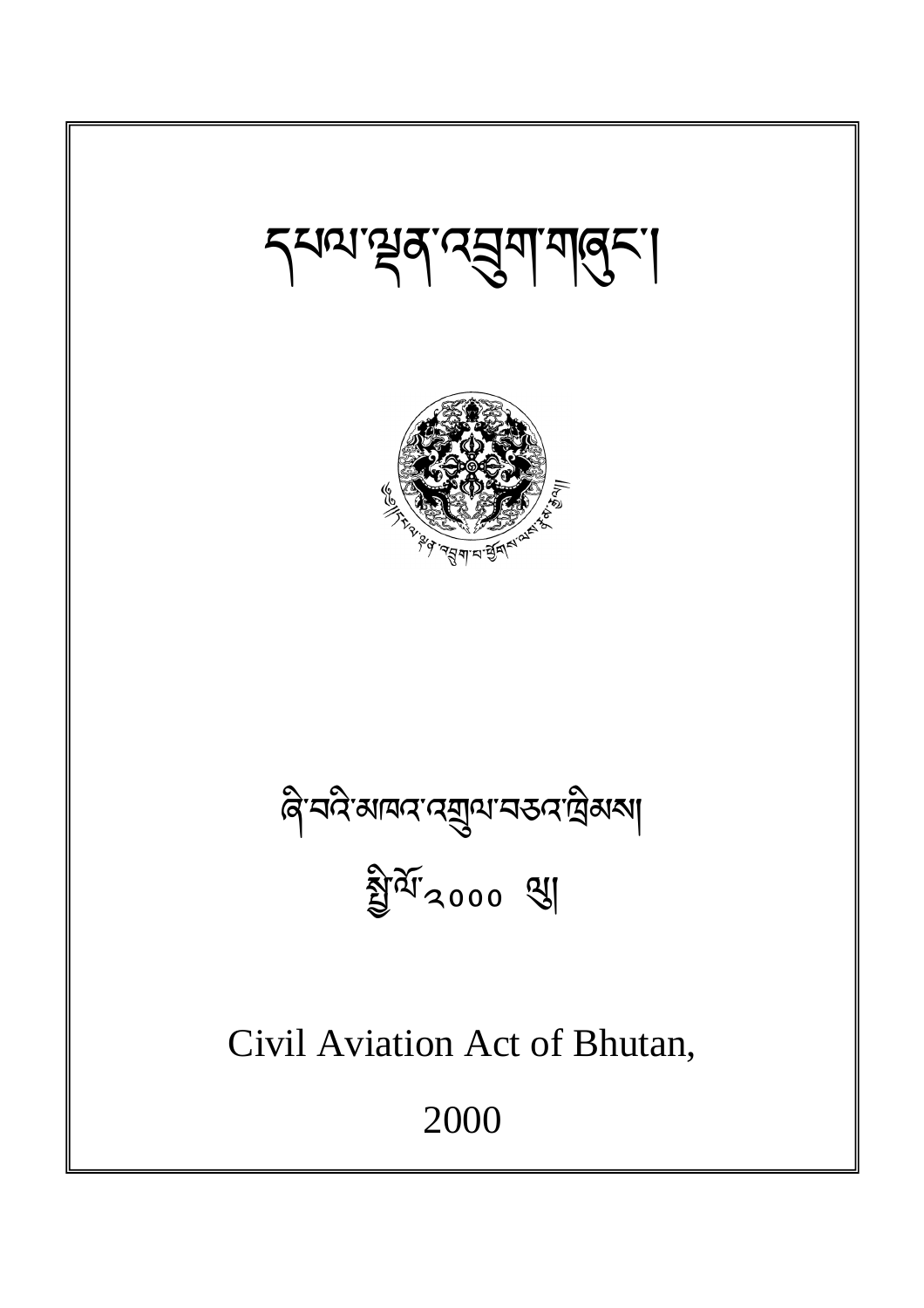# Kingdom of Bhutan

# THE CIVIL AVIATION ACT 2000

# **Arrangement of Section**

Para

Page

### **PART 1 - GENERAL PROVISIONS**

### PART 2 - REGULATION AND CONTROL OF CIVIL AVIATION

| 5. |  |
|----|--|
| 6. |  |
| 7. |  |
| 8. |  |
| 9. |  |
|    |  |
|    |  |

#### PART 3 - DEPARTMENT OF CIVIL AVIATION

| 12. |  |
|-----|--|

#### PART 4 - LAND AND BUILDING FOR AVIATION PURPOSES

### **PART 5 - MISCELLANEOUS**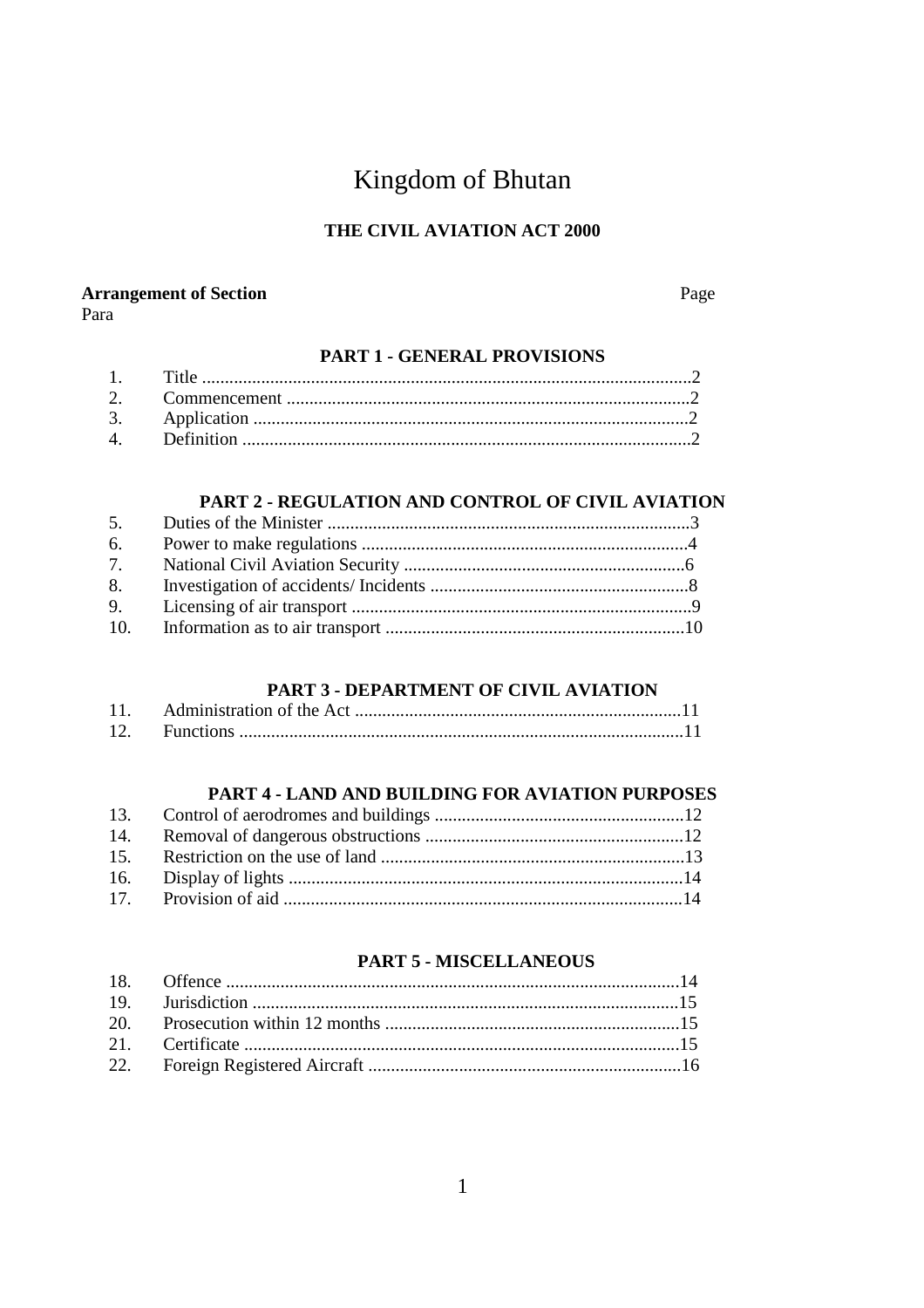### **KINGDOM OF BHUTAN**

### The Civil Aviation Act 2000

Whereas it is expedient to provide for the regulation and control of the Civil Aviation in the Kingdom of Bhutan, it is hereby enacted as follows:-

#### **PART 1 - GENERAL PROVISIONS**

#### **TITLE**

1. This Act may be cited as the Civil Aviation Act of the Kingdom of Bhutan 2000.

#### **COMMENCEMENT**

2. This Act shall come into force **14th July, 2000**.

#### **APPLICATION**

- 3. This Act extents to the whole of the Kingdom of Bhutan and also applies to:
	- i. citizens of the Kingdom of Bhutan wherever they may be,
	- ii. aircraft registered in the Kingdom of Bhutan wherever they may be; and
	- iii. persons on aircraft registered in the Kingdom of Bhutan wherever they may be.

### **DEFINITION**

4. In this Act, unless the context otherwise requires: -

"Aircraft" means any machine, including fixed wing aircraft, helicopter, balloon, glider etc. which is used or designed for navigation of the air, and which can derive support in the atmosphere from the reactions of the air other than reactions of air against the earth's surface. "Aerodrome" means any area of land or water (including buildings, installations and equipment) intended to be used either wholly or in part for the arrival, departure and surface movement of aircraft;

"Country" shall mean Bhutan;

"Licensing Authority" shall mean the Department of Civil Aviation;

"Department" shall mean the Department of Civil Aviation;

"Director" shall mean the Director of Civil Aviation;

Minister" shall mean the Minister responsible for Civil Aviation;

"Person" shall mean an individual, partnership, company, government agency or other association of persons which is recognised as a separate legal entity.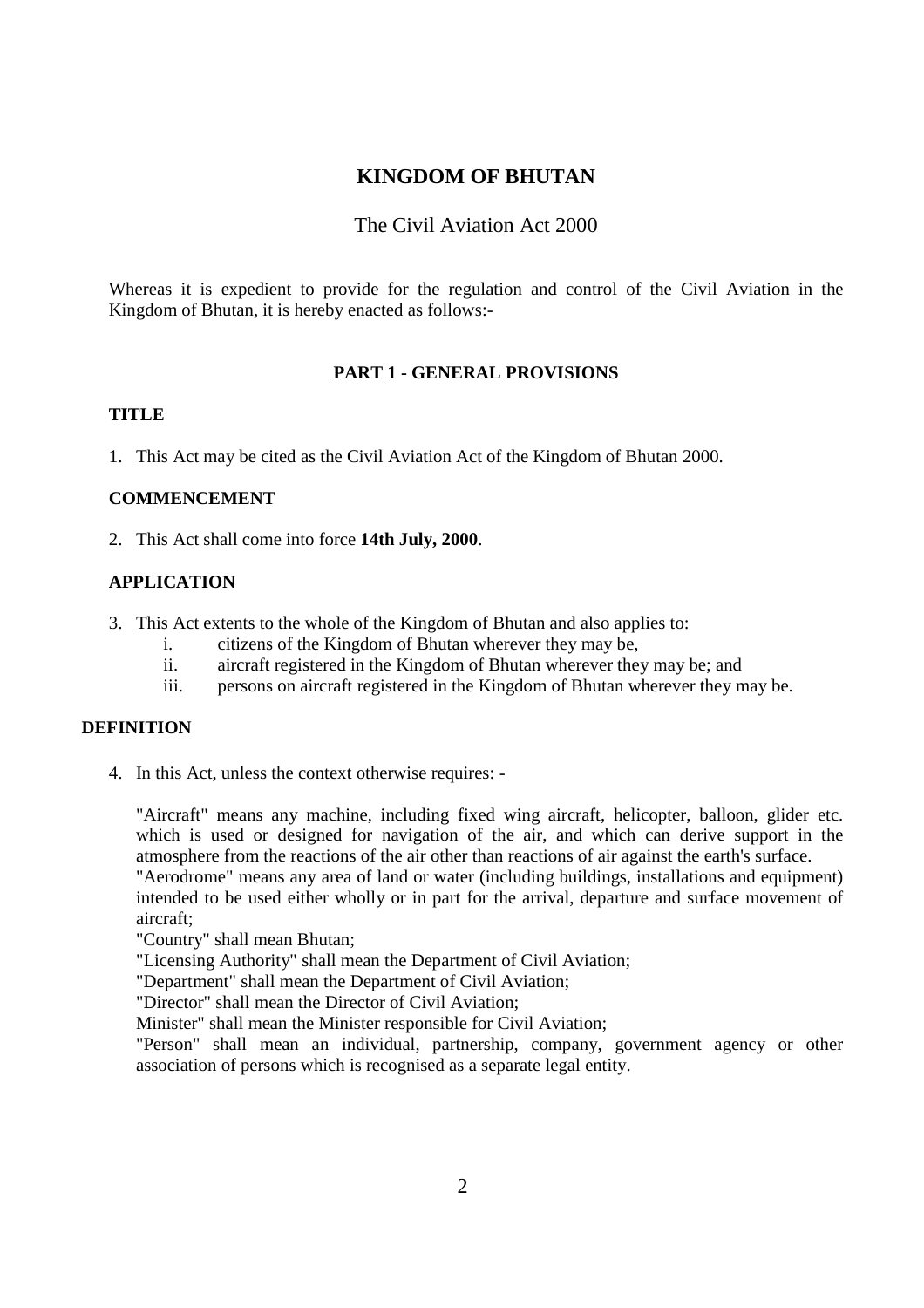### **PART 2 - REGULATION AND CONTROL OF CIVIL AVIATION**

### **DUTIES OF THE MINISTER**

- 5. It shall be the duty of the Minister:
	- (a) to supervise all matters connected with civil aviation;
	- (b) to undertake and to co-operate with persons undertaking such projects, terminal research, study or investigation as in the Minister's opinion will promote the development of civil aviation in Bhutan;
	- (c) to construct and maintain all government aerodromes and facilities including all plant, machinery and building necessary for their efficient operation;
	- (d) to control and manage aircraft and equipment necessary for the conduct of government services;
	- (e) to operate such services as the government may approve;
	- (f) to prescribe aerial routes;
	- (g) to take such action as may be necessary to secure, by international agreement or otherwise, the rights of the government of international air traffic;
	- (h) to co-operate with the aviation authorities or staff of other governments or countries for any purposes pertaining to civil aviation;
	- (i) to investigate, examine and report on the operation and development of commercial aviation in Bhutan; and
	- (j) to consider and prepare such regulations as may be necessary for the control or operations of civil aviation in Bhutan and for the control or operation of aircraft registered in Bhutan.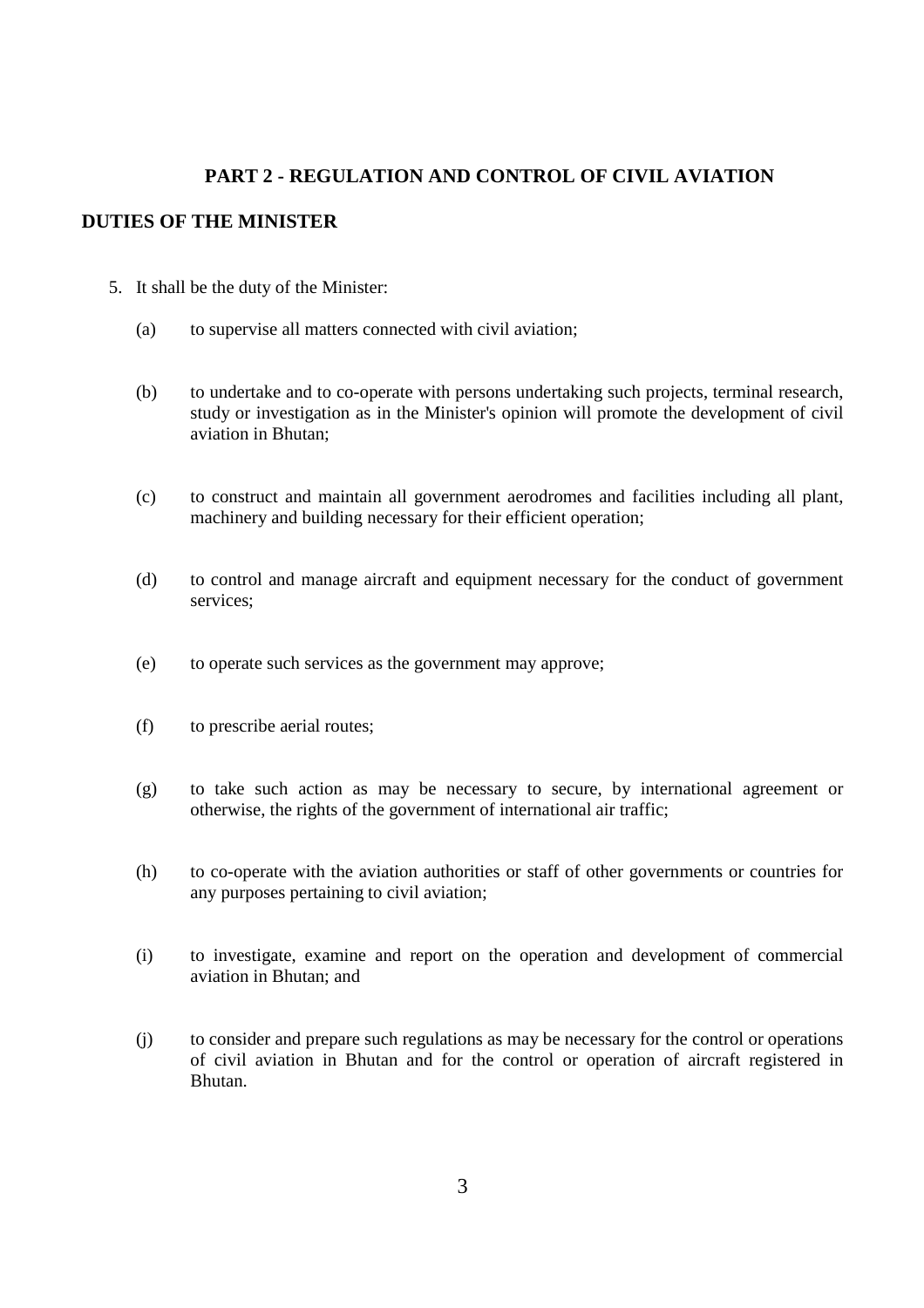### **Power to make regulations**

- 6. 1) The Minister may make regulations, hereinafter called Bhutan Air Navigation Regulation (BANRs): -
	- (a) providing for the registration of aircraft in Bhutan;
	- (b) prohibiting aircraft from flying unless Certificates of Airworthiness issued or validated under regulations are in force and expect upon compliance with such conditions as to maintenance or repair as may be specified in the Regulations or elsewhere;
	- (c) providing for the licensing, inspection and regulation of aerodromes, for access to aerodromes and places where aircraft have landed, for access to factories and hangars for the purpose of inspecting work therein carried on in relation to aircraft or parts thereof, or equipment carried thereon and for prohibiting or regulating the use of unlicensed aerodromes;
	- (d) providing for the approval and inspections of the workshops or premises engaged in maintaining or repairing aircraft for the purpose of certifying the Airworthiness of aircraft, aircraft components and aircraft materials;
	- (e) Prohibiting persons from engaging in, or being employed in or in connection with, air navigation inn such capacities as may be specified in regulations expect in accordance with provisions in that behalf, and for the licensing of those employed at aerodromes licensed under regulations in the inspection or supervision of aircraft;
	- (f) providing for the conditions under which, and in particular the aerodromes to or from which, aircraft entering or leaving Bhutan may fly, and as to the conditions under which aircraft may fly from one part of Bhutan to another;
	- (g) providing for the conditions under which passengers and goods may be carried by air and under which aircraft may be used for other commercial, industrial or gainful purposes, and for prohibiting the carriage by air of goods of such classes as may be specified in the regulations;
	- (h) requiring that all international commercial air transport operations are to be conducted under the authority of Bhutan and in accordance with any conditions it may consider application in the interest of safety and in accordance with all appropriate treaties and agreements between Bhutan and other States.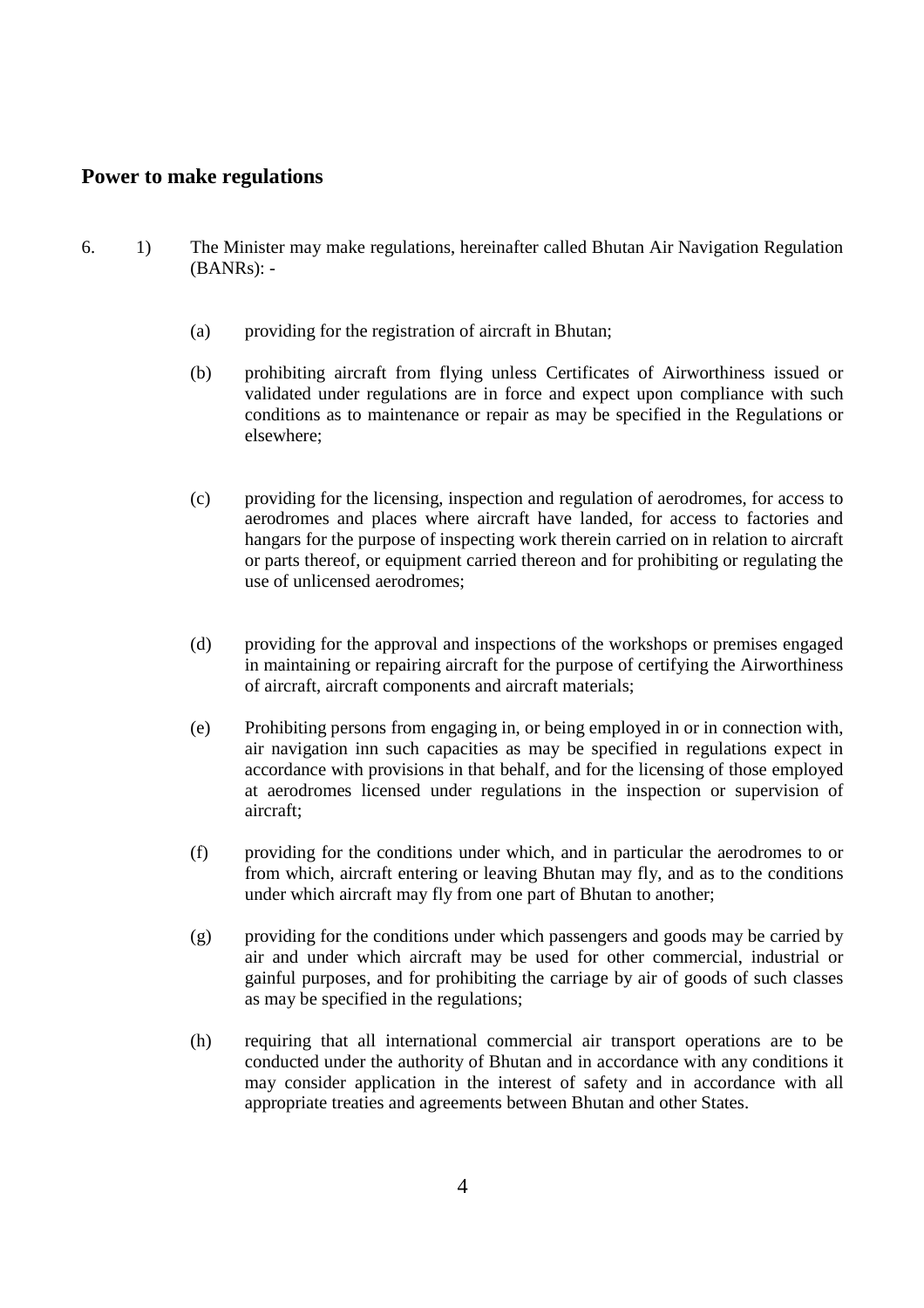- (i) minimising or preventing interference with the use or effectiveness of apparatus used in connection with air navigation, and for prohibiting or regulating the use of such apparatus, as aforesaid and the display of signs and lights liable to endanger aircraft;
- (j) minimising or preventing interference from electrical apparatus in the vicinity of aeronautical telecommunications and radio navigation ground installations;
- (k) generally for securing the safety, efficiency and regularity of air navigation and the safety of aircraft and of persons and property carried thereon, for preventing aircraft endangering other persons and property and in particular, for the detention of aircraft for any of the purposes specified in this paragraph;
- (l) providing for the maximum hours of work and other working conditions for pilots, co-pilots, navigators, flight engineers and other persons employed by any person operating a commercial air services;
- (m) requiring persons engaged in, or employed in or in connection with air navigation to supply meteorological information for the purposes fo air navigation;
- (n) regulating the making of signals and other communications by or to aircraft and persons carried therein;
- (o) prohibiting aircraft from flying over such areas in Bhutan as may be specified by notification;
- (p) providing for the manner and conditions of the issue, validation, renewal, extension or variation of any certificate, licence or other document required by the regulations, including the examinations and tests to be undergone, and as to the form, custody, production, cancellation, suspension, endorsement and surrender of any such document;
- (q) regulating the charges that may be made for the use of government aerodromes or aerodromes licences under regulations, and for services provided at such aerodromes;
- (r) requiring the payment to the Minister of charges, of such amounts and in such currencies as may be prescribed in the regulation, in respect of navigation, communication and air traffic control services;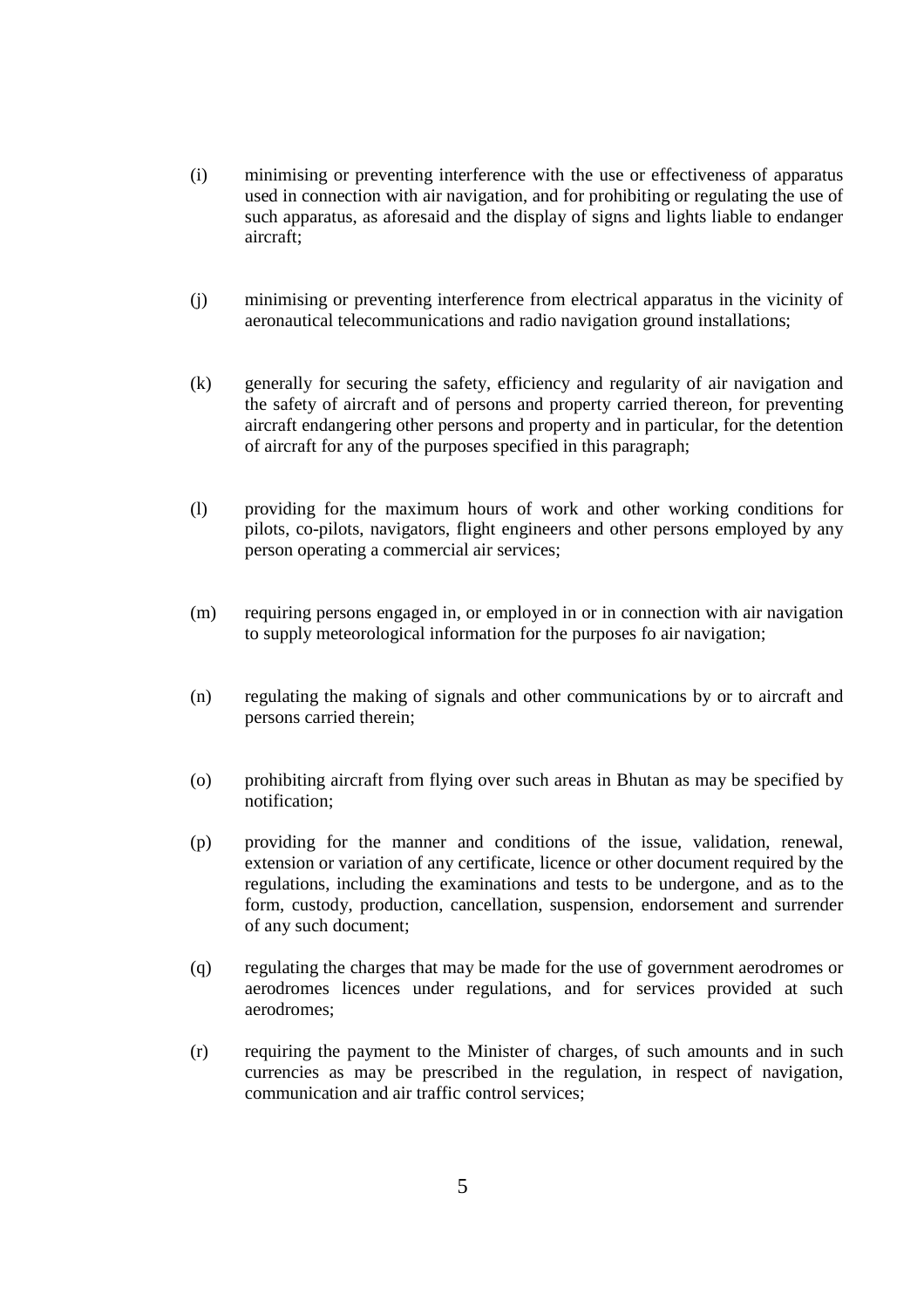- (s) prescribing the fees to be paid in respect of the issue, validation, renewal, extension or variation of any certificate, licence or other document or the undergoing of any examination or test required by, or in pursuance of Minister to be expedient to charge fees; and
- (t) exempting from any provisions of any regulations any aircraft or persons or classes of aircraft or persons;
- (u) requiring the right of access for inspection, by any persons authorised do to do, to all air transport activities;
- (v) providing fro the prohibition of depositing rubbish, filth and other polluted and obnoxious matter within a specified radius from an aerodrome's reference point;
- 2) Any regulations made under this section may make different provisions with respect to different classes of aircraft, aerodromes, persons or property and with respect to different parts of Bhutan but shall so far as practicable, be so framed as not to discriminate in like circumstances between aircraft registered in Bhutan by one air transport undertaking and aircraft operated by another such undertaking.
- 3) Any regulations made under sub-section 1) may authorise the Director to make and issue orders or directions with respect to such matters coming within this section as the regulations may prescribe.
- 4) In case of conflict between the provisions of any regulation made under sub section 1), paragraph (k) and the provision of any other law or regulation relating to the maximum hours of work and other working conditions, the provisions of the formers shall prevail.

# **NATIONAL CIVIL AVIATION SECURITY**

- 7. 1) The Minister shall make regulations, hereinafter referred to as the Bhutan National Civil Aviation Security Regulations (BNCASR's), in accordance with the provisions of Annex 17 to the Convention on International Civil Aviation, the Convention on Offences and Certain Other Acts Committed on Board Aircraft (The Tokyo Convention), the Convention for the Suppression of Unlawful Seizure of Aircraft ('The Hague Convention), the Convention for the Suppression of Unlawful Acts Against the Safety of Civil Aviation (The Montreal Convention) and any other such Acts, Conventions or Protocols as may be hereafter ratified by the Kingdom of Bhutan.
	- 2. It is hereby enacted that: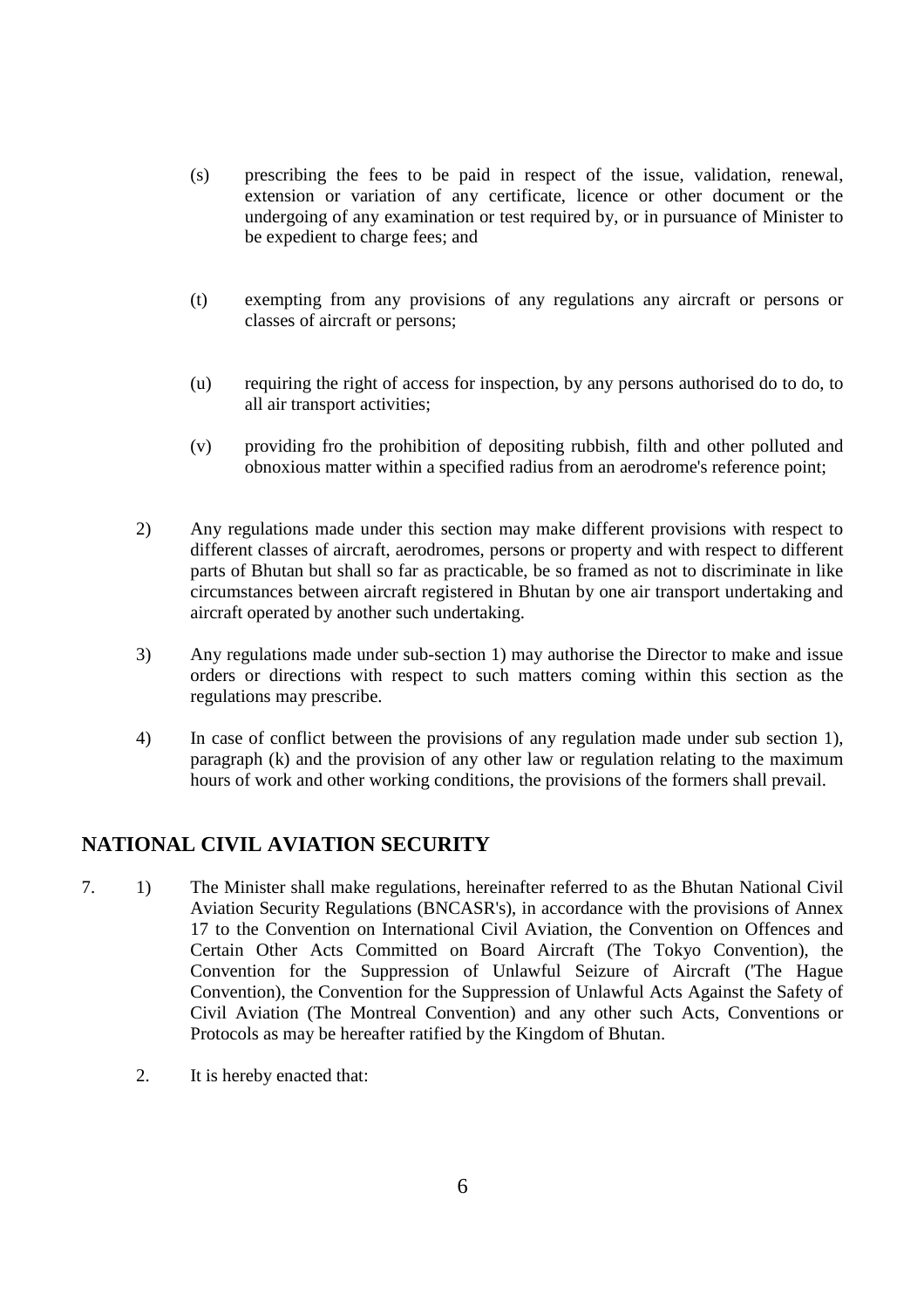- (a) The Criminal law of Bhutan is extended to any illegal acts or omissions committed on board nay aircraft registered in Bhutan.
- (b) Offences committed on any aircraft registered in Bhutan, wherever such offences may be committed, shall be treated, for the purposes of extradition, as if they had been committed not only in the place in which they have occurred but also in the state of Bhutan.
- (c) the Capital of any aircraft registered in Bhutan is hereby granted the powers to restrain, with the assistance of crew and passengers if he so directs, any person he suspects of trying to endanger or jeopardise the safety of the aircraft or of persons or property on board the aircraft. Such restraint may be maintained until the aircraft lands and the offender is handed over to an appropriate authority.
	- (i) Any person committing an offence under 7.2((c) above shall, on conviction, be liable to a fine not exceeding Nu. 100, 000 (One Hundred Thousand Ngultrums) or a term of imprisonment of up to five years, or both.
- (d) Any person who, on board an aircraft in flight;
	- (i) unlawfully, by force or threat thereof, or by any other form of intimidation, seizes, or exercises control of, that aircraft, or attempts to perform any such act, or
	- (ii) is an accomplice of a person who performs or attempts to perform any such act commits the offence of 'hijacking'
	- (iii) Any person committing the offence of 'hijacking', as defined in 7.2) (d) above, shall, on conviction, be liable to a fine not exceeding Nu. 1, 000,000 (One Million Ngultrums) or a term of imprisonment of up to life, or both.
- (e) Any person commits an offence if he unlawfully and intentionally:
	- (i) performs an act of violence against a person on board an aircraft in flight if that act is likely to endanger the safety of that aircraft; or
	- (ii) destroys an aircraft in service or causes damage to such an aircraft which renders it incapable of flight or which is likely to endanger its safety in flight; or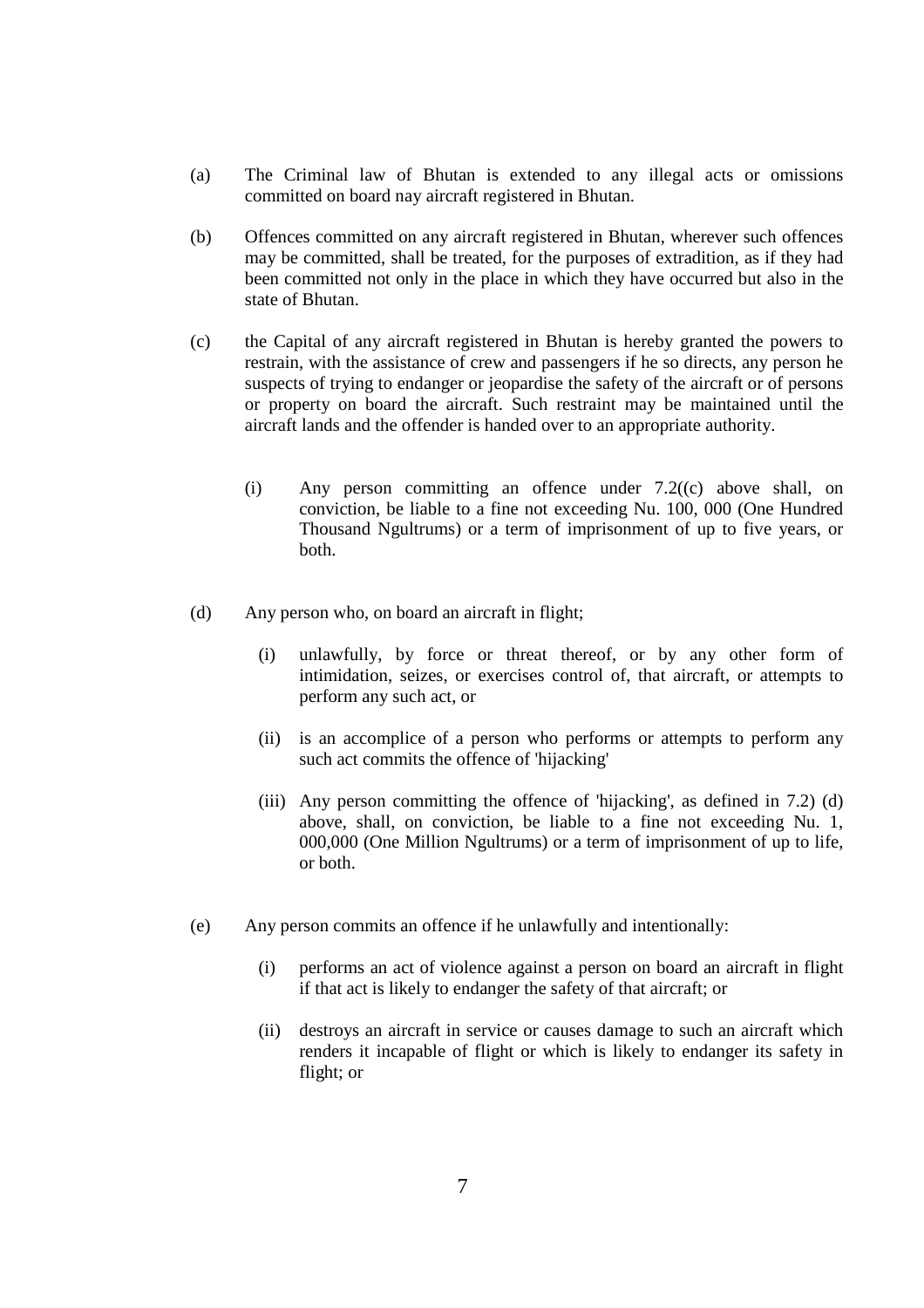- (iii) places or causes to be placed on an aircraft in service, by any means whatsoever, a device or substance which is likely to destroy that aircraft, or to cause damage to it which renders it incapable of flight, or to cause damage to it which is likely to endanger its safety in flight; or
- (iv) destroys or damages air navigation facilities or interferes with their operation, if any such act is likely to endanger the safety of aircraft in flight; or
- (v) communicates information which he knows to be false, thereby endangering the safety of an aircraft in flight.
- (f) Any person also commits an offence if he/she:
	- (i) attempts to commit any of the offences mentioned in paragraph 7.2 (e) of this act; or
	- (ii) is an accomplice of a person who commits or attempts to commit any such offence.
- (g) Any person committing an offence as defined in 7.2) (e) and/or 7.2) (f) above, shall, on conviction, be dealt as per the law of the land.
- (h) Any law enforcement official, where he/she has reasonable cause to suspect that a person about to embark on an aircraft in Bhutan, or a person on board such an aircraft, intends to commit an offence as defined under this Act, may prohibit that prohibition, may prevent him/her from boarding or may remove him/her from the aircraft.

### **INVESTIGATION OF ACCIDENTS/INCIDENTS**

- 8. 1) The Minister may make regulations providing for the investigation of any alleged breach of any regulations, or of any accident of incident, arising out of or in the course of, the navigation in or over Bhutan of any aircraft, or anywhere of any aircraft registered in Bhutan.
	- 2) Regulations made under sub-section 1) may contain provisions: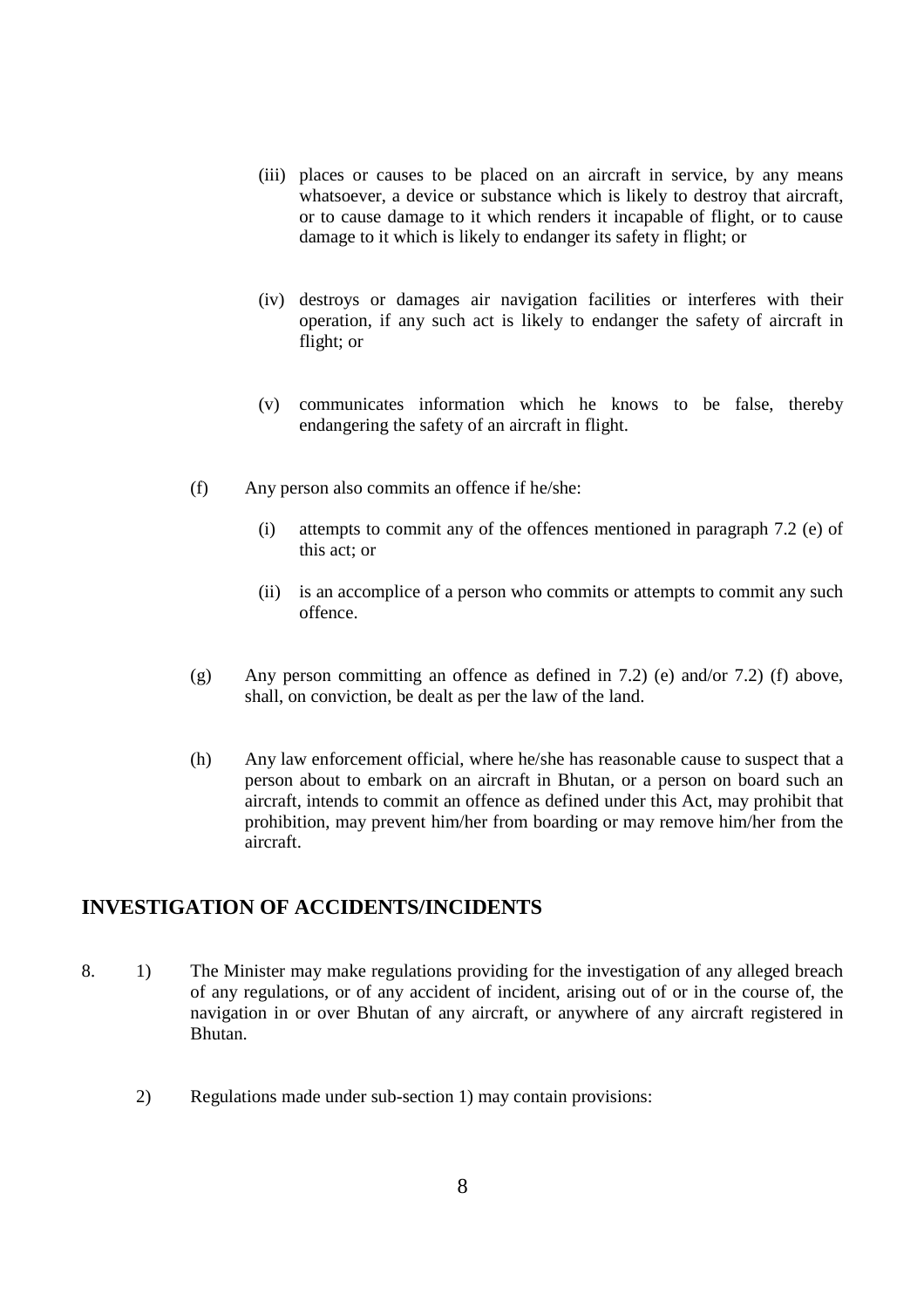- (a) requiring notice to be given of any such accident or incident as aforesaid in such manner and by such persons as may be specified;
- (b) prohibiting, pending investigation, access to or interference with aircraft to which an accident or incident has occurred;
- (c) authorising any person, so far as may be necessary for the purpose of an investigation, to have access to, examine, remove, take measure for the preservation of, or otherwise deal with any such aircraft; and
- (d) authorising or requiring the cancellation, suspension, endorsement or surrender of any licence or certificate granted under this Act, or the withdrawal or suspension of any validation conferred in Bhutan of a licence granted by a duly competent authority elsewhere, where it appears on investigation that such action ought to be taken.

### **LICENSING OF AIR TRANSPORT**

- 9. 1) The Minister may make regulations:
	- (a) to require that aircraft shall not be used in the Country by any person;
	- (i) for flying, while carrying passengers or goods for hire or reward, on such journeys or classes of journeys (whether beginning and ending at the same point or different points) as may be specified the regulations; or
	- (ii) for such flying undertaken for the purpose of any trade or business as may be so specified; except under the authority of, and in accordance with, any licence or permit granted to the said person by the licensing authority specified in the regulations;
	- (b) providing for the circumstances in which a licence under the regulations may or shall be granted;
	- (c) providing for appeals to the licensing authority by persons interested in the grant, refusal, revocation or suspension of a licence.
	- (d) providing for the conditions which may be attaches to such a licence, including fares and cargo rates to be charged by the holder; and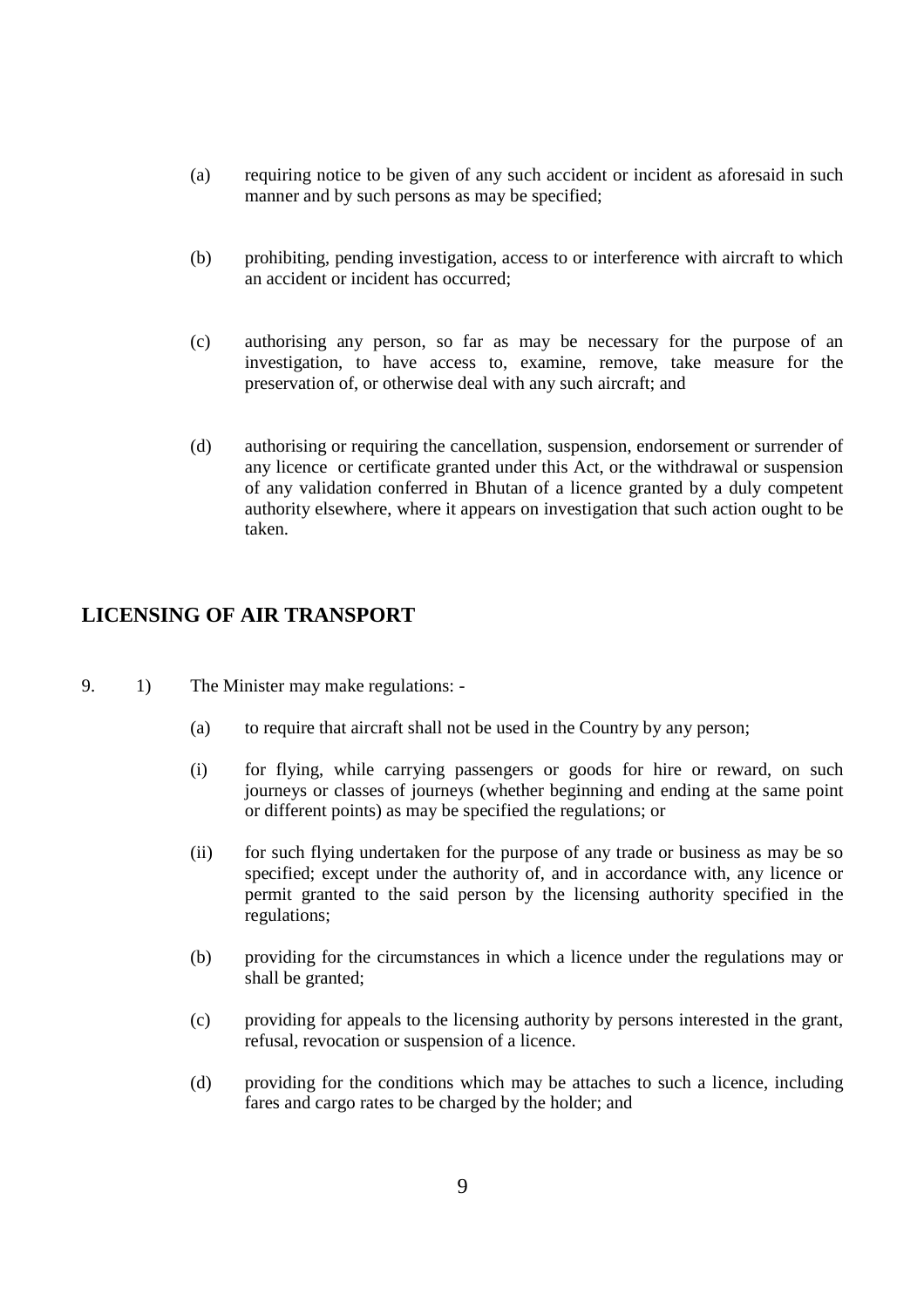- (e) providing for the information to be furnished by an applicant for, or the holder of, such a licence to such authority as may be prescribed, including details of the resources of the applicant and the financial arrangements made by him in respect of the business activities in which he is engaged and may be expected to be engaged.
- 2) Where the Director has reason to believe that an aircraft is intended to be used in contravention of any regulations made under subsection 1) he may give the person appearing to be in command of the aircraft a direction that he shall not permit the aircraft to take off until the Director has informed him the direction is cancelled.

# **INFORMATION AS TO AIR TRANSPORT**

- 10. 1) The Minister may regulations requiring any person who:
	- (a) carries on the business of carrying passengers or goods in aircraft for hire or rewards; or
	- (b) is a holder of a licence in respect of an aerodrome: or
	- (c) is the owner, or the pilot or other person in charge of any aircraft; to furnish to him in such form and at such times as may be specified therein, or by notice, information of such description as may be so specified concerning the operation, business management and financial accounts in respect of such aircraft or aerodrome.
	- 2) No financial information which has been furnished to the Minister in pursuance of any regulations shall be disclosed to nay other person unless the person providing the information has consented in writing to such disclosure; provided that nothing shall prohibit the disclosure of any such information to an Officer of any government department or to a Minister.
	- 3) Nothing in this Section shall preclude the disclosure of any information for the Purpose of any legal proceedings which may be taken by virtue of this section, or of regulations made under this section, or for the purpose of any report of any such proceedings, save that a person who is in possession of any such information obtained by virtue of this section or of regulations made hereunder shall not be required by any court or arbitrator to disclose that information without the consent in writing of the person providing the information.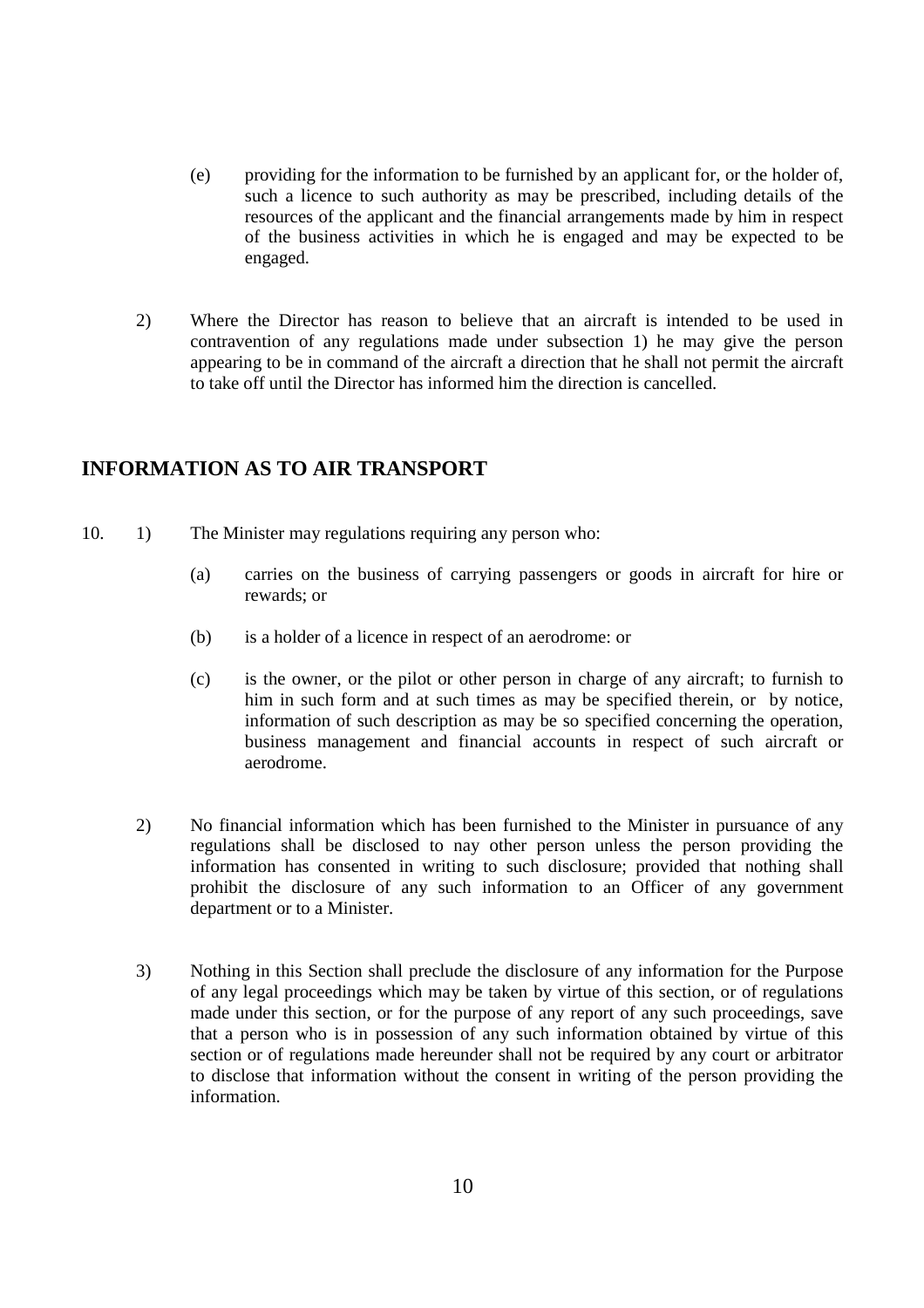### **PART 3 - DEPARTMENT OF CIVIL AVIATION**

### **ADMINISTRATION OF THE ACT**

11. There shall continue to be, for the purpose of this Act, a department of the government to be known as the Department of Civil Aviation which, under the control of the Director, shall be charged with the administration of this Act and with such other functions as may be lawfully conferred on it.

#### **FUNCTIONS**

- 12. The principal functions of the Department shall be:
	- (a) to develop, issue and revise operating regulations and rules (means of compliance) consistent with the code of air navigation regulations and based on the provisions of the Annexes to the Convention on International Civil Aviation;
	- (b) to develop, issue and revise security regulations in accordance with Annex 17 to the Convention on International Civil Aviation and any associated Acts, Conventions or Protocols ratified by the Kingdom of Bhutan.
	- (c) to ensure the safety of air navigation;
	- (d) to promote and encourage the orderly and economic development of civil aviation;
	- (e) to ensure the observation of any regulations made under this Act;
	- (f) to initiate and carry out surveys into any aspect of civil aviation;
	- (g) to advise the Minister on all matters affecting civil aviation; and
	- (h) to perform such other function as the Minister may from time to time impose.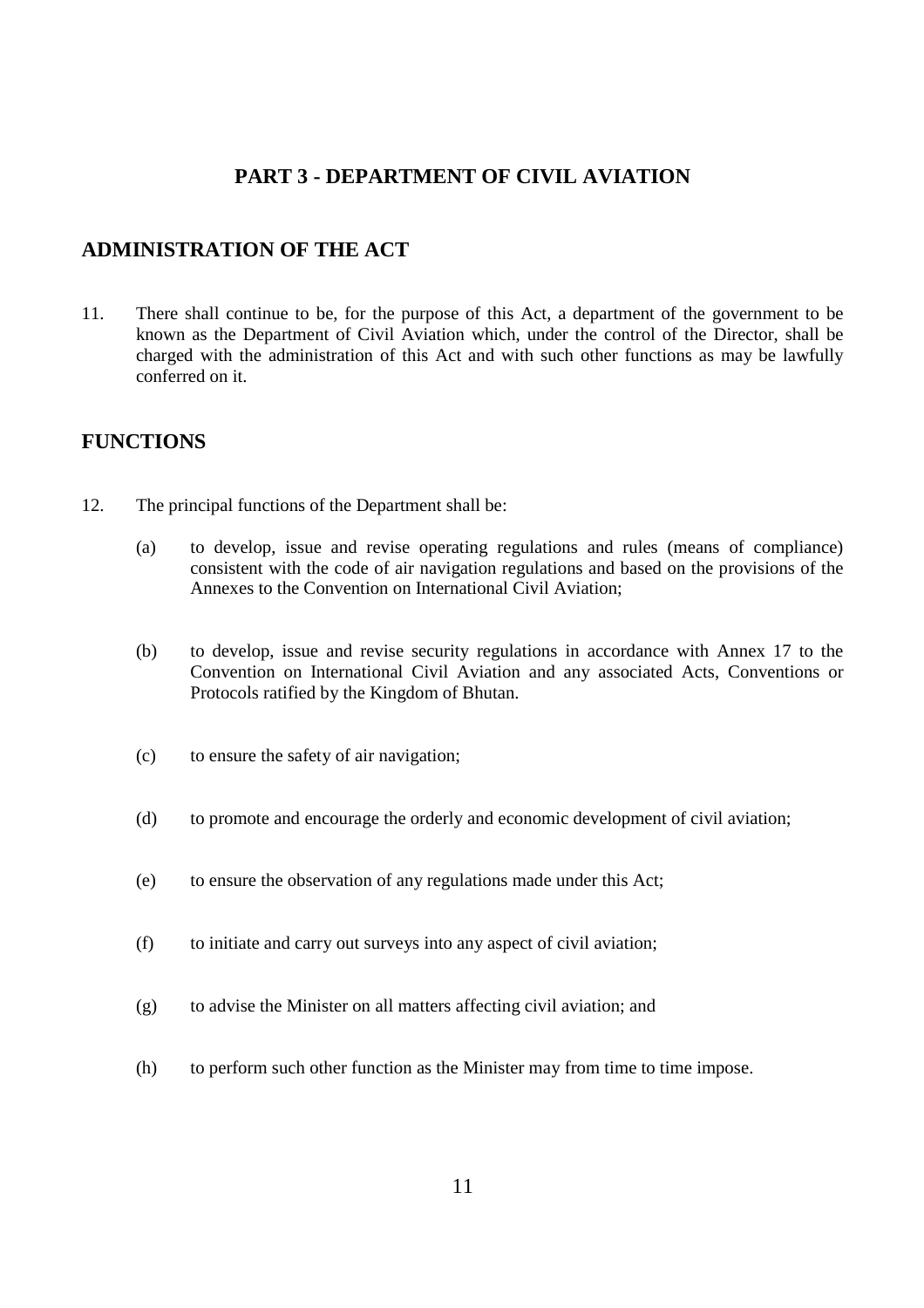# **PART 4 - LAND AND BUILDING FOR AVIATION PURPOSES**

### **CONTROL OF AERODROMES AND BUILDINGS**

- 13. 1) The Minister may establish and maintain aerodromes, and provide and maintain in connection therewith roads, approaches, apparatus, equipment and buildings and other accommodation.
	- 2) The Minister may make regulations for the management, control and supervision of aerodromes in Bhutan and such regulations may provide for all or any of the following matters:
		- (a) the regulation and restriction of the admission of persons to aerodromes;
		- (b) the regulation and restriction of the use of vehicles and aircraft of any class or description on any part of any aerodrome;
		- (c) the controlling and impounding, and destruction if necessary, of domestic animals (including horses, cattle, mules, donkeys, sheep, goats, pigs and dogs) and wild animals found trespassing on any aerodrome;
		- (d) the charges to be paid for the use of aerodromes and for the services provide thereat.
	- 3) Any regulations made under this section may be general or may be restricted to any particular aerodrome.

### **REMOVAL OF DANGEROUS OBSTRUCTIONS**

- 14. 1) The Minister may, by order, require the removal of any building, structure, erection, tree or other object on any land which may constitute a danger to the aircraft flying in accordance with the normal aviation practice, and may authorise such persons, as he may deem appropriate, to carry out these orders.
	- 2) Any person suffering loss or damage in consequence of the Order made under subsection 1) of this Section, shall be paid compensation therefore and, in default of agreement, the amount of such compensation shall be fixed as per the law of the land.
	- 3) No compensation shall be paid for any loss or damage suffered in the consequence of an Order made under sub-section 1) of this Section where the building, structure, erection,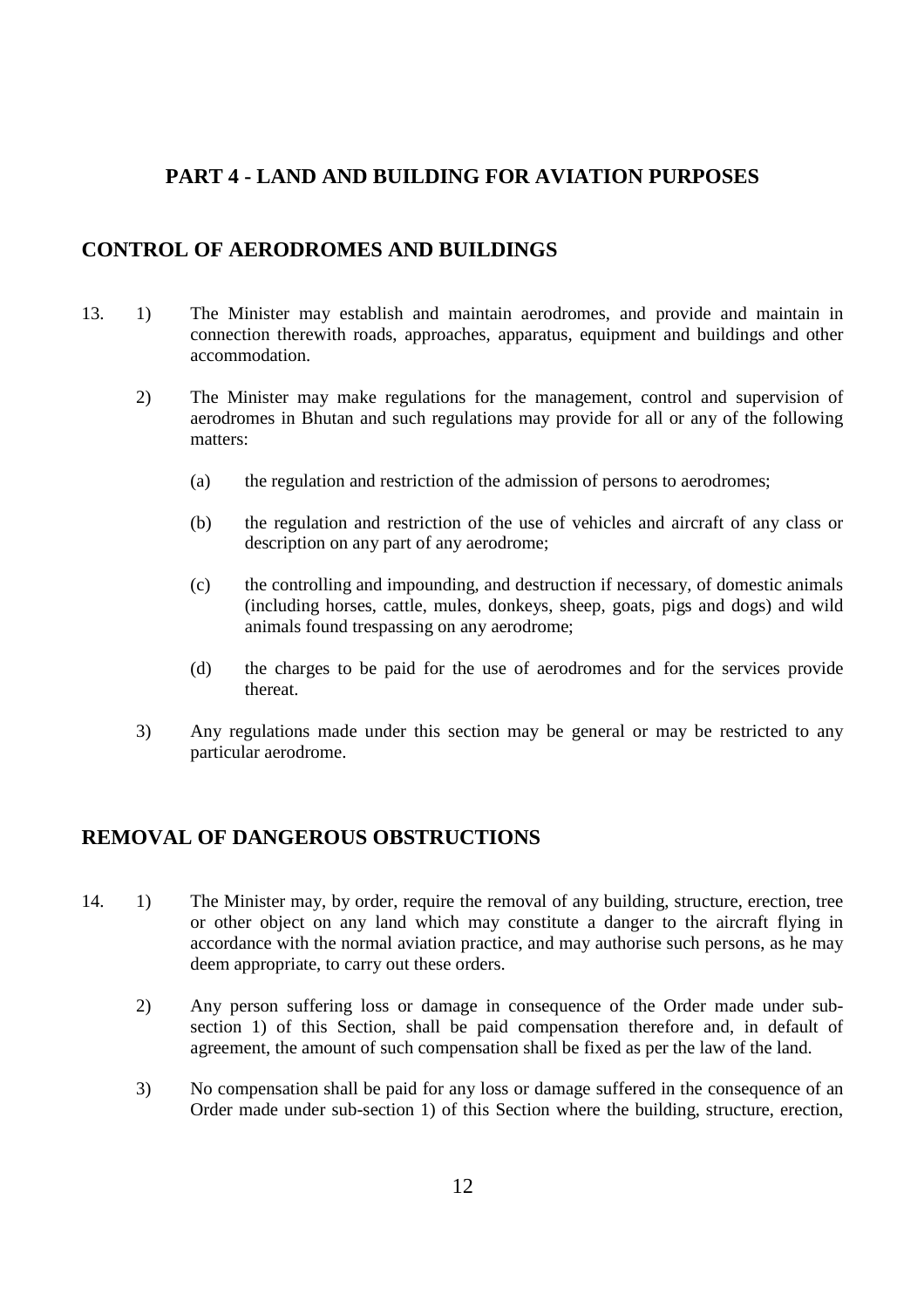tree or anything has been erected or planted in contravention of any Regulations made under the Act.

### **RESTRICTION ON USE OF LAND**

- 15. 1 For the purpose of ensuring safety of aircraft flying in accordance with normal aviation practice, the Minister may make regulations restricting the use of land in the vicinity of aerodromes. Such regulations may provide for the prohibition and restriction of:
	- (a) the erection of building, structures or other things in any area specified;
	- (b) the planting of, or the limitation of the height of, any trees in any area specified;
	- (c) the sowing or growing of any plant or crop in any area specified ; and
	- (d) the bringing of vessels or vehicles into any area specified, or the anchoring or motoring of any vessel or vehicle therein.
	- 2) Any owner or occupier of land who suffers loss or damage in consequence of any regulation made under subsection 1) shall be eligible for compensation if a claim is submitted to the Minister in respect of a government aerodrome, or to the owner in the case of any other aerodrome, within a period of six months after the publication of such regulations;

Provided that: -

- (a) such loss or damage shall be assessed, having regard only to circumstances in existence at the time of the publication of such regulations ; and
- (b) the maximum amount of compensation payable under this subsection shall not exceed the market value fixed by the law of the land.
- 3) In the event of disagreement as to the amount of compensation which shall be paid in respect of a claim under the provisions of subsection 2), the amount shall be fixed as per the law of the land.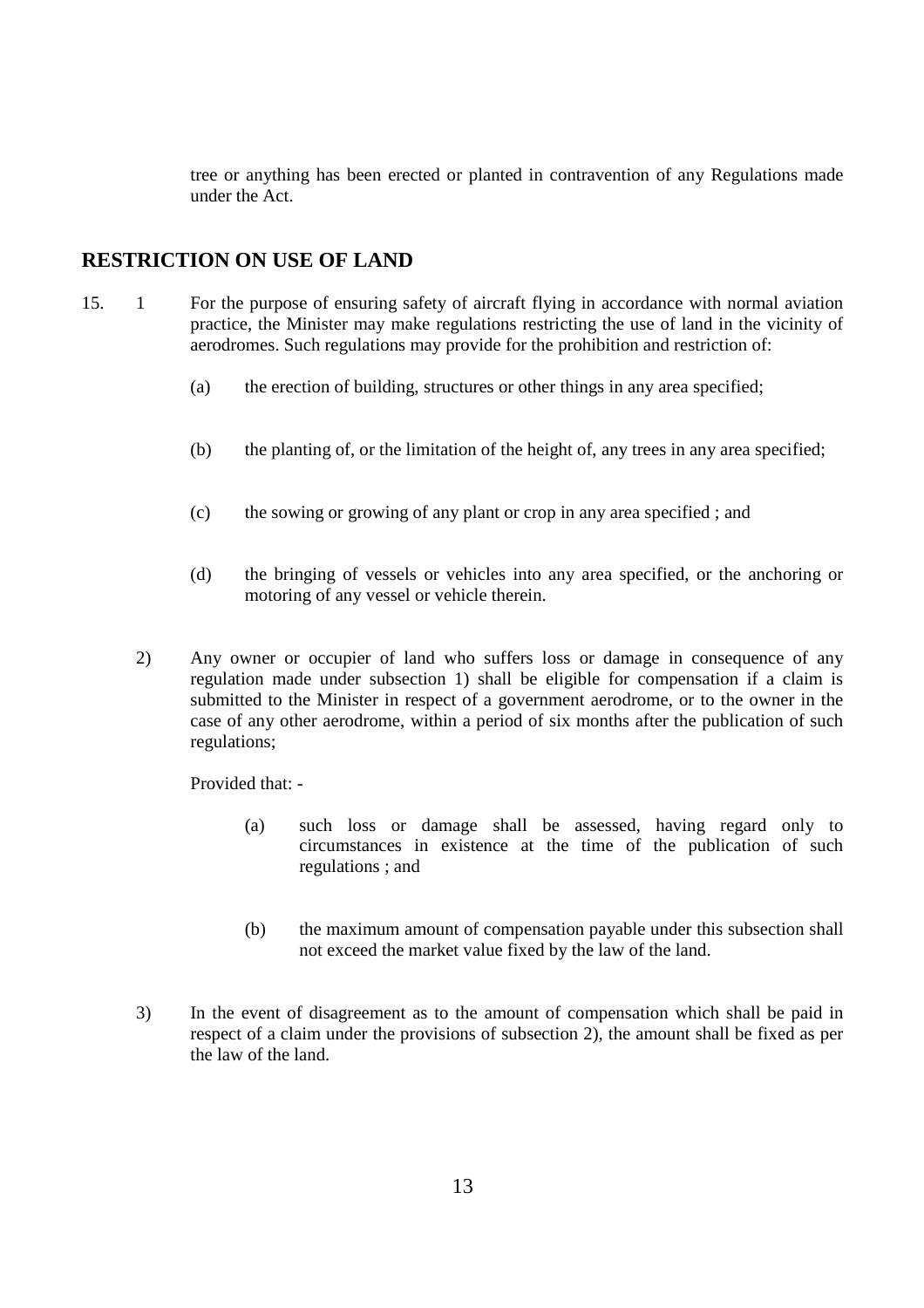### **DISPLAY OF LIGHTS**

- 16. The Minister may make regulations:
	- (a) restricting the display of lights within the area customarily used by aircraft within the vicinity of aerodromes;
	- (b) requiring the display of lights, of an approved type, on buildings or structures within the area customarily used by aircraft within the vicinity of aerodromes;
	- (c) requiring the display of lights, of an approved type, on any building or structure more than 300ft in height above ground level; and generally for the purpose of ensuring the safety of aircraft.

### **PROVISION OF AID**

17. The Minister may establish and maintain apparatus for the provision of visual, radio or other assistance for the safety and navigation of aircraft and provide and maintain in connection therewith all appropriate equipment and buildings and other accommodation.

# **PART 5 - MISCELLANEOUS**

### **OFFENCE**

- 18. 1) Notwithstanding the penalties defined above, any person who:-
	- (a) contravenes or fails to comply with the provisions of any Regulation made under this Act;
	- (b) performs any duty or exercises any function for which a licence or rating or other document is required under any Regulation made under this Act without holding the appropriate licence, rating or document;
	- (c) makes a false or deceptive statement in, or in connection with, an application for a licence, rating or certificate issued under any Regulation made under this Act;
	- (d) makes, procures or assists in the making or procuring of any false or deceptive entry in any document, book or record made or kept under any Regulation made under this Act;
	- (e) destroys, mutilates or alters any document, book or record made or kept under any Regulation made under this Act;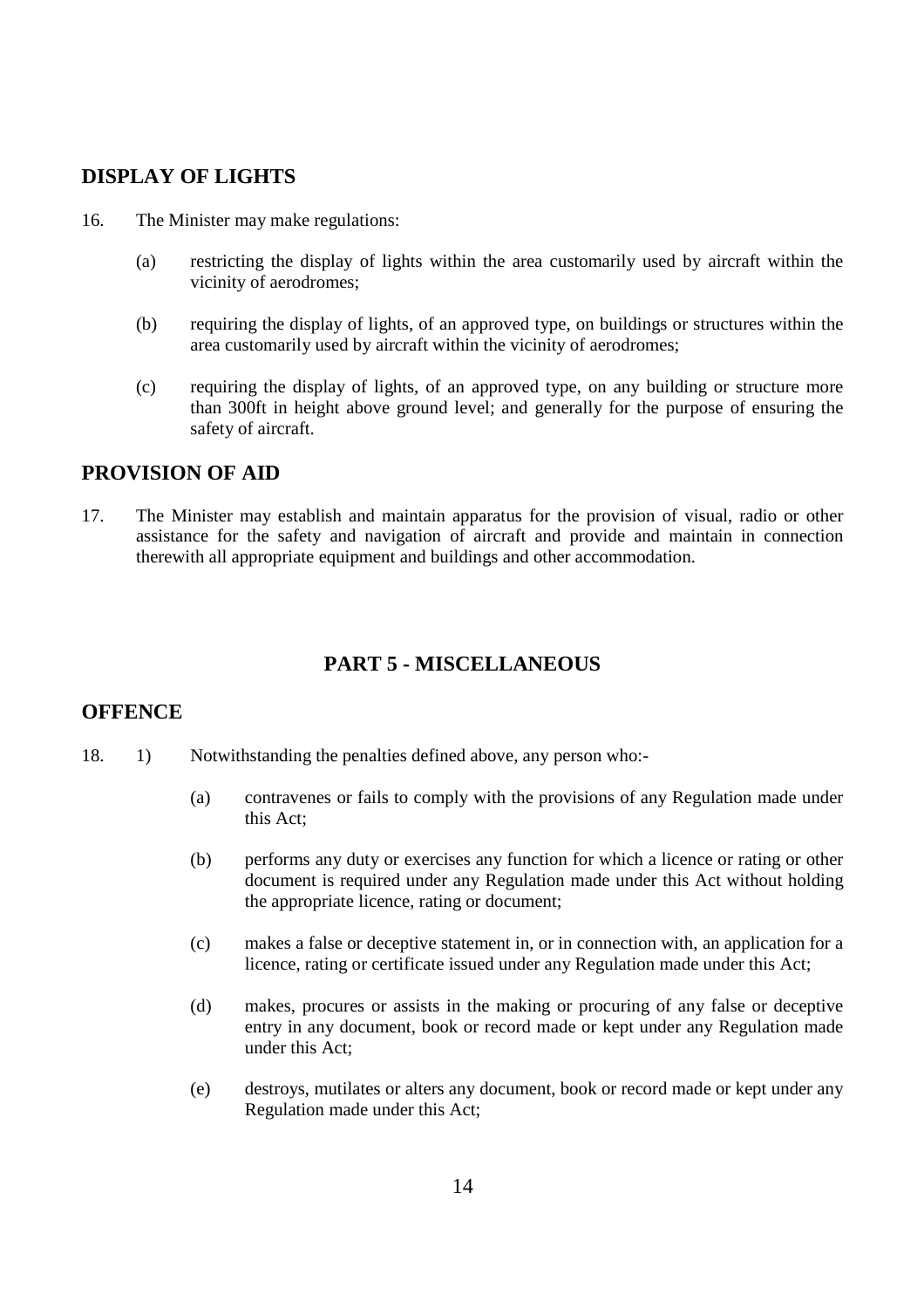- (f) obstructs or hinders an investigation carried on under any Regulation made under the provisions of this Act;
- (g) obstructs or impedes any authorised person acting in the performance or exercise of any duties, powers or functions conferred on him by any Regulations made under this Act; and
- (h) does anything likely to imperil the safety of an aircraft or its crew, shall be guilty of an offence and shall be liable, on convection, to a fine as provided in the regulation.
- 2) The owner, operator, hirer or pilot-in-command of an aircraft which flies in contravention of any Regulation made under this Act shall be guilty of an offence and shall be liable, on conviction, to a fine not exceeding Nu. 100,000 (One Hundred Thousand ngultrums) or to a term of imprisonment not exceeding one year, or both, unless he proves that the alleged contravention took place without his actual fault or privity.

### **JURISDICTION**

19. When a person has violated any provisions of this Act or any Regulation made there under with respect to the operation over the high seas or any territory not within Bhutan of an aircraft registered in Bhutan, the offence shall be within the competence of, and may be charged, tried and punished by the court having jurisdiction in Bhutan in respect of similar offences.

### **PROSECUTION WITHIN 12 MONTHS**

20. A persecution for any offence under this Act or any regulation made there under may be commenced at any time within twelve months from the time the offence is alleged have been committed.

### **CERTIFICATE**

21. In any proceeding under this Act or the regulations made there under, any certificate purporting to be signed by the Minister stating that a valid or subsisting licence, permit, certificate or other document of authorisation under this Act or any regulation made there under has or not been issued to a person named in the said certificate shall be evidence of the facts therein stated, without further proof thereof.